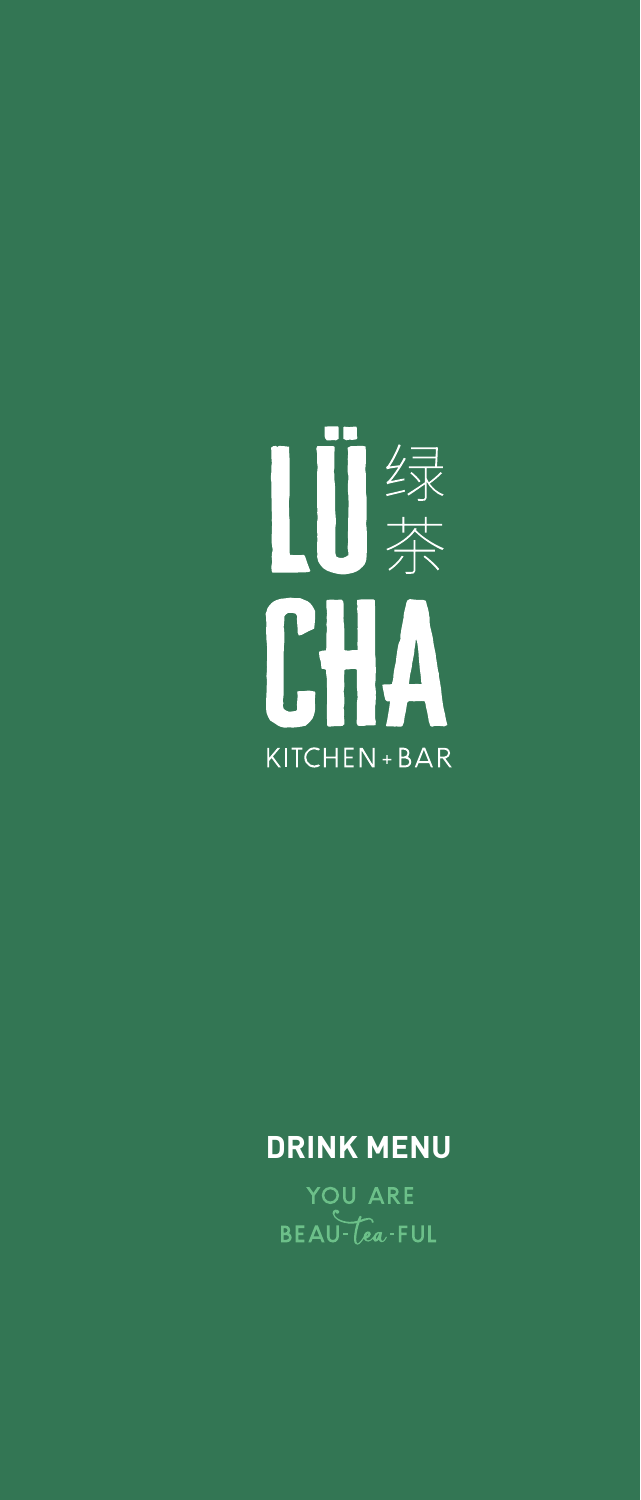# $\vert$  LÜCHA WINE  $\vert$

#### HOUSE WINE

|                                                                  | Glass  | <b>Bottle</b> |
|------------------------------------------------------------------|--------|---------------|
| Secret Garden Sparkling<br><b>Big Rivers, NEW SOUTH WALES</b>    | \$9.00 | \$40.00       |
| Secret Garden Pinot Grigio<br><b>Big Rivers, NEW SOUTH WALES</b> | \$9.00 | \$40.00       |
| Secret Garden Cab Sauv<br>Big Rivers, NEW SOUTH WALES            | \$9.00 | \$40.00       |

### SPARKLING

|                                                                | Glass   | <b>Bottle</b> |
|----------------------------------------------------------------|---------|---------------|
| <b>The Family Prosecco</b><br>Murray Darling, NEW SOUTH WALES  | \$11.00 | \$45.00       |
| Chevalier Blanc de Blanc<br><b>Nuits Saint Georges, FRANCE</b> |         | \$49.00       |

#### **WHITE**

|                                                                          | Glass   | Bottle  |
|--------------------------------------------------------------------------|---------|---------|
| Kilikanoon Killermans Run Ries (DRY)<br>Clare Valley, SOUTH AUSTRALIA    | \$13.00 | \$49.00 |
| <b>Juniper Original White (SSB)</b><br>Margaret River, WESTERN AUSTRALIA |         | \$43.00 |
| Jules Taylor Sauv Blanc<br>Marlborough, NEW ZELAND                       | \$13.00 | \$49.00 |
| <b>Below the Clouds Pinot Gris</b><br>Marlborough, NEW ZELAND            |         | \$56.00 |
| <b>Chain of Ponds Millers Chard</b><br>Adelaide Hills, SOUTH AUSTRALIA   |         | \$49.00 |
| <b>Trentham The Family Moscato</b>                                       |         | \$43.00 |

### ORŚE

Murray Darling, NEW SOUTH WALES

|                                  | Glass   | <b>Bottle</b> |
|----------------------------------|---------|---------------|
| Angas & Bremer (Sangiovese) Rose | \$10.00 | \$43.00       |
| Langhorne Ck, SOUTH AUSTRALIA    |         |               |

#### RED

|                                                                     | Glass   | <b>Bottle</b> |
|---------------------------------------------------------------------|---------|---------------|
| Protégé Pinot Noir Chilled                                          | \$13.00 | \$49.00       |
| Tamar River, TAS (Sever at a Cooler Temperature For Your Enjoyment) |         |               |
| <b>Trentham Estate Merlot</b>                                       |         | \$43.00       |
| Murray Darling, NEW SOUTH WALES                                     |         |               |
| <b>Budburst Shiraz</b>                                              |         | \$44.00       |
| Barossa Valley, SOUTH AUSTRALIA                                     |         |               |
| <b>Cape Margaret Cab Sauv</b>                                       |         | \$46.00       |
| Margaret River, WESTERN AUSTRALIA                                   |         |               |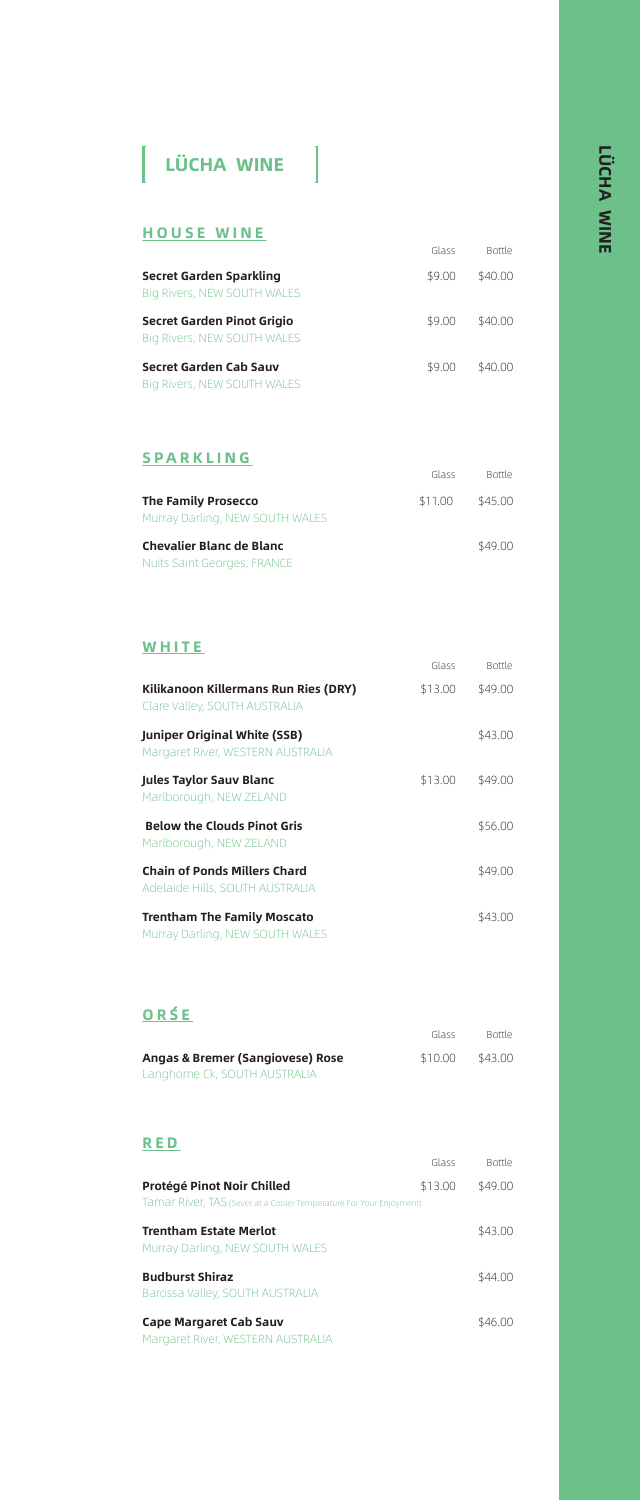# **EBEER** ]

| Tiger (500ml)(Beer on tap)<br>5.00% Singapore | 10  |
|-----------------------------------------------|-----|
| Ashahi (Bottle)<br>5.00% Japan                | 8.5 |
| Corona<br>4.60% Mexico                        | 8.5 |
| <b>Tsing Tao</b><br>4.50% China               | 8.5 |
| <b>XXXX GOLD</b><br>3.50% Australia           | 8   |

## SOFT DRINK

| Coke Zero/ Coke/sprite/ Lemon Lime Bitter (Home Made) | 4.5 |
|-------------------------------------------------------|-----|
|                                                       |     |
| Apple Juice/ Orange Juice/ Pinapple Juice             | 45  |
|                                                       |     |
| Sparkling Water (Per Person)                          |     |
|                                                       |     |

### $[$  HOT TEA ( POT/SERVE 2-4 PP)  $]$

| Jasmine Tea (Bamboo Tea)            | 12.9 |
|-------------------------------------|------|
| <b>Black Tea</b> (Lapsang Souchong) | 129  |
| <b>Olong Tea</b> (Tie Guanyin)      | 129  |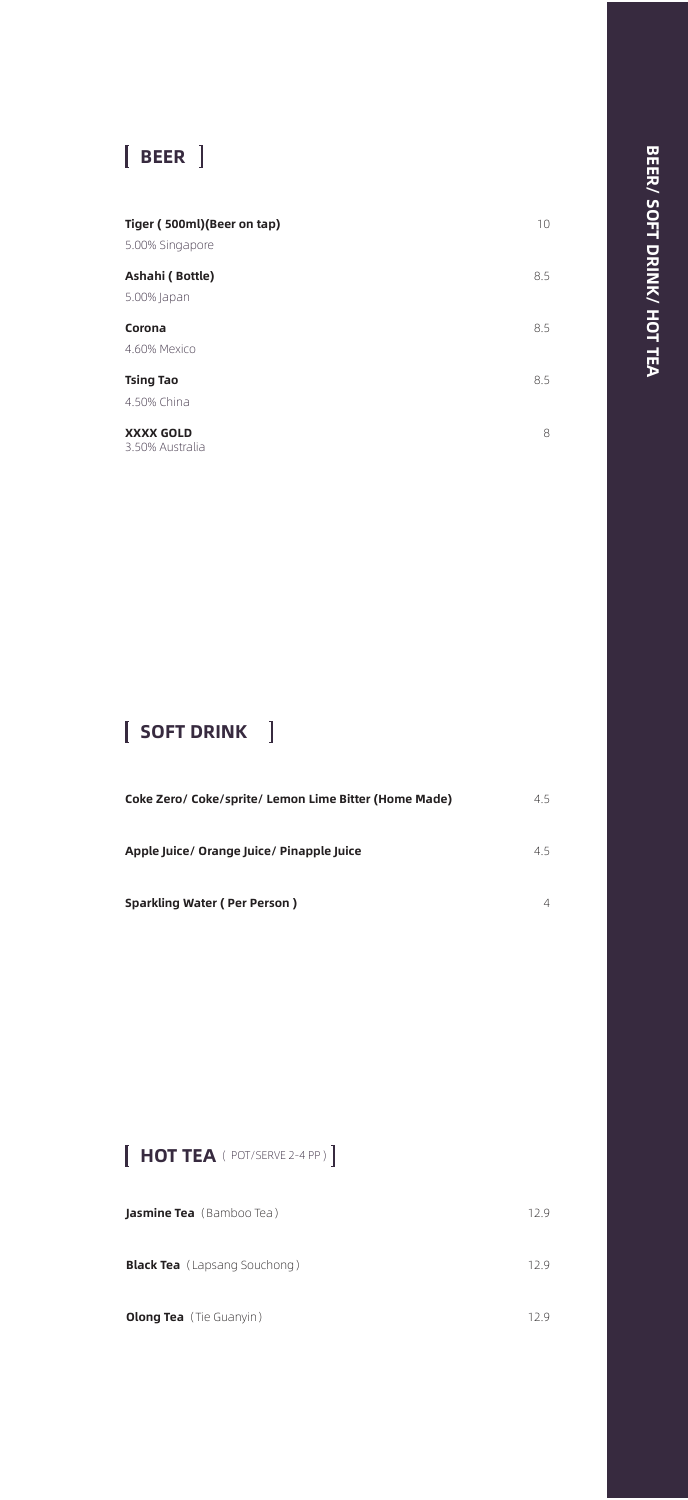### **BUBBLE TEA**

#### ICE CREAM FRUIT TEA 绿茶雪顶果茶

| Ice Cream Mango Green Tea 冰淇淋芒果果茶       | 9.20  |
|-----------------------------------------|-------|
| Ice Cream Strawberry Green Tea  冰淇淋草莓果茶 | 9.20  |
| lce Cream Watermelon Green Tea  冰淇淋西瓜果茶 | 9.20  |
| lce Cream Grape Olong Tea  冰淇淋葡萄果茶      | 9 20. |

#### **FRESH FRUIT & COCONUT MILK TEA** 绿茶椰椰鲜果奶

| Lychee Coconut & Fresh Milk  荔枝椰椰鲜果奶     | 750  |
|------------------------------------------|------|
| Lime Coconut & Fresh Milk  暴打青柠椰椰鲜果奶     | 7.50 |
| Mango Coconut & Fresh Milk  芒果椰椰鲜果奶      | 750  |
| Water Melon Coconut & Fresh Milk 西瓜椰椰鲜果奶 | 780  |

#### UNIQUE FRUIT TEA 非常水果系列

| Grape Fruit Jasmine Tea 非常红柚(绿茶)          | 7.20 |
|-------------------------------------------|------|
| Passion Fruit Jasmine Tea 非常百香果 (绿茶) 7.20 |      |
| Lychee Olong 非常荔枝(乌龙)                     | 7.20 |
| Lemon Black Tea 非常柠檬(红茶)                  | 7.20 |
| Mango Black Tea 非常芒果(红茶)                  | 7.20 |
| Grape Olong Tea 非常葡萄 (乌龙)                 | 7.20 |
| Watermelon Jasmine Tea 非常西瓜(绿茶)           | 7.80 |

#### LÜCHA FRESH MILK TEA 绿茶特调鲜茶奶

HOT/COLD

| Black Tea Latte 红茶珍珠拿铁  | 7.20 |
|-------------------------|------|
| Green Tea Latte 绿茶珍珠拿铁  | 720  |
| Olong Tea Latte 乌龙茶珍珠拿铁 | 720  |
| Taro Fresh Milk 芋香拿铁    | 720  |

#### LÜCHA TROPICAL FRUIT TEA 绿茶水果系列 BOBO CHA 啵啵茶系列

| Jasmine Tea With Tropical Fruit 水果绿茶 |
|--------------------------------------|
| Black Tea With Tropical Fruit 水果红茶   |
| Olong Tea With Tropical Fruit 水果乌龙茶  |

#### SPARKLING FRUITY TEA 非常气泡系列

| Boba Grape Sparkling Olong Tea 泡泡提子                  |
|------------------------------------------------------|
| Passionfruit & Pineapple Sparkling Jasmine Tea 泡泡百香果 |
| Grapefruit & Mint Sparkling Jasmine Tea 泡泡西柚         |
| Lime & Mint Sparkling Jasmine Tea 泡泡莫吉托              |
| Strawbery Sparkling Jasmine Tea 泡泡草莓                 |
| Lychee Sparkling Olong Tea 泡泡荔枝                      |

| 8.95 | Mango & Milk Cream BoBo Cha<br>多肉芒果波波茶 | 695 |
|------|----------------------------------------|-----|
| 895  |                                        |     |
| 8.95 | Taro & Milk Cream BoBo Cha<br>芋泥波波茶    | 695 |

#### **YOYO CHA** 优优茶系列

| Mango YoYo Cha<br>芒果优优茶             | 720 |
|-------------------------------------|-----|
| <b>Strawberry YoYo Cha</b><br>草莓优优茶 | 720 |

#### TOPPING SELECTION (加料)

7.30 7.30 7.30 7.30 7.30 7.30

| Pearl 珍珠         | Herbal Jelly 仙草              | Coconut jelly 椰果 | Rainbow Jelly 彩虹果 |
|------------------|------------------------------|------------------|-------------------|
| 0.80             | 0.80                         | 0.80             | 0.80              |
| Lychee Jelly 荔枝果 | White Pearl 寒天               | Red Bean 红豆      | Popping Ball 波霸   |
| 0.80             | 0.85                         | 0.80             | 0.80              |
|                  | <b>SUGAR LEVEL SELECTION</b> |                  | <b>ICE LEVEL</b>  |

#### ICE LEVEL

Standard Sugar 全糖 | Less Sugar 少糖 | Half Sugar 半糖 | Little Sugar 微糖 Standard Ice 正常 | Less Ice 少冰 | No Ice 去冰